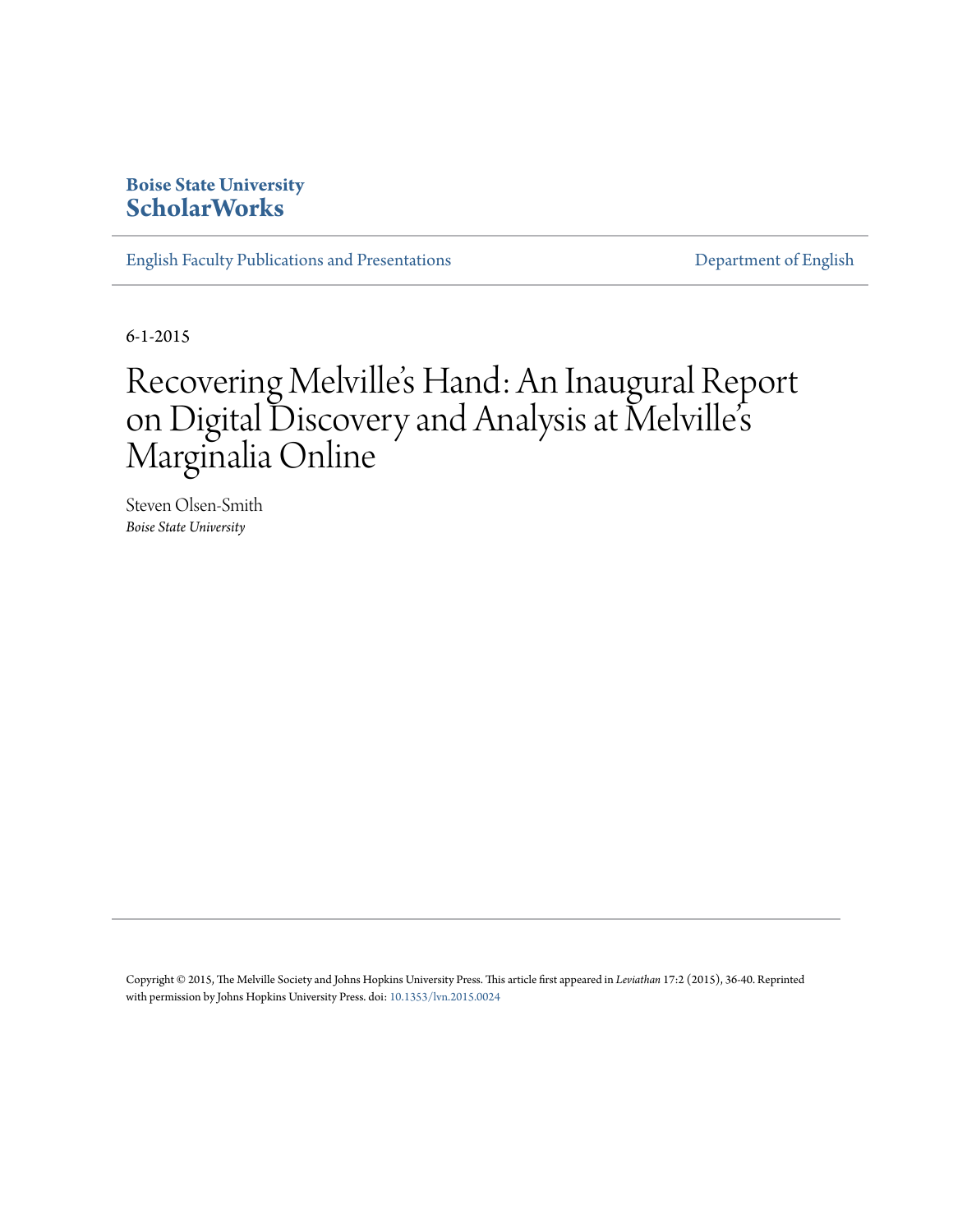## **Recovering Melville's Hand:** *An Inaugural Report on Digital Discovery and Analysis at* Melville's Marginalia Online

**STEVEN OLSEN-SMITH** Boise State University

**T**his installment of "Melville's Hand," a department of *Leviathan* originally conceived by Founding Editor John Bryant, is the first to appear in the journal since staff at *Melville's Marginalia Online* (*MMO*) printed newly documented marginalia in issue 10.3 of 2008. Through the vision of Bryant's successor as Editor Samuel Otter and of Associate Editor Brian Yothers, the present installment also constitutes the inaugural printing of what we hope will remain an annual contribution by the online project to *Leviathan* (appearing in every June issue) for years to come. What gives us confidence that *MMO* will generate significant material for an annual contribution to the journal? As users following *MMO*'s "Events" page and social networking feeds for the past several years can attest, significant developments in the record of Melville's reading have borne out the three coordinating editors' founding conception of a digital successor to Merton M. Sealts Jr.'s "Check-list of Books Owned and Borrowed" (1948-50; revised and expanded into book form in 1966 and 1988) and to Wilson Walker Cowen's *Melville's Marginalia* (1965; rpt. 1987). Basic to that conception was our confidence that an online resource would help not only to organize and render more accessible the details of Melville's reading and collecting, but would assist in the discovery and publication of hitherto lost and unknown evidence. Five years ago, the project announced the existence of Melville's copy of James Boswell's *Life of Johnson*, long known to have been acquired by Melville in December, 1849 (when Melville listed the purchase in his London journal), but unaccounted for until it sold cheaply at a used book auction in 2009 to a patron who later noticed Melville's autograph in the set. The following year, staff identified Melville's hand in the New York Society Library's copy of William Johnson Neale's *History of the Mutiny at Spithead and the Nore*, which he had charged from the library while writing *Billy Budd*. Over the next years, three additional association copies were documented and/or located by project staff: George Crabb's *English Synonyms Explained* in 2012

Vol. 17.2 (2015): 36–40 © 2015 The Melville Society and Johns Hopkins University Press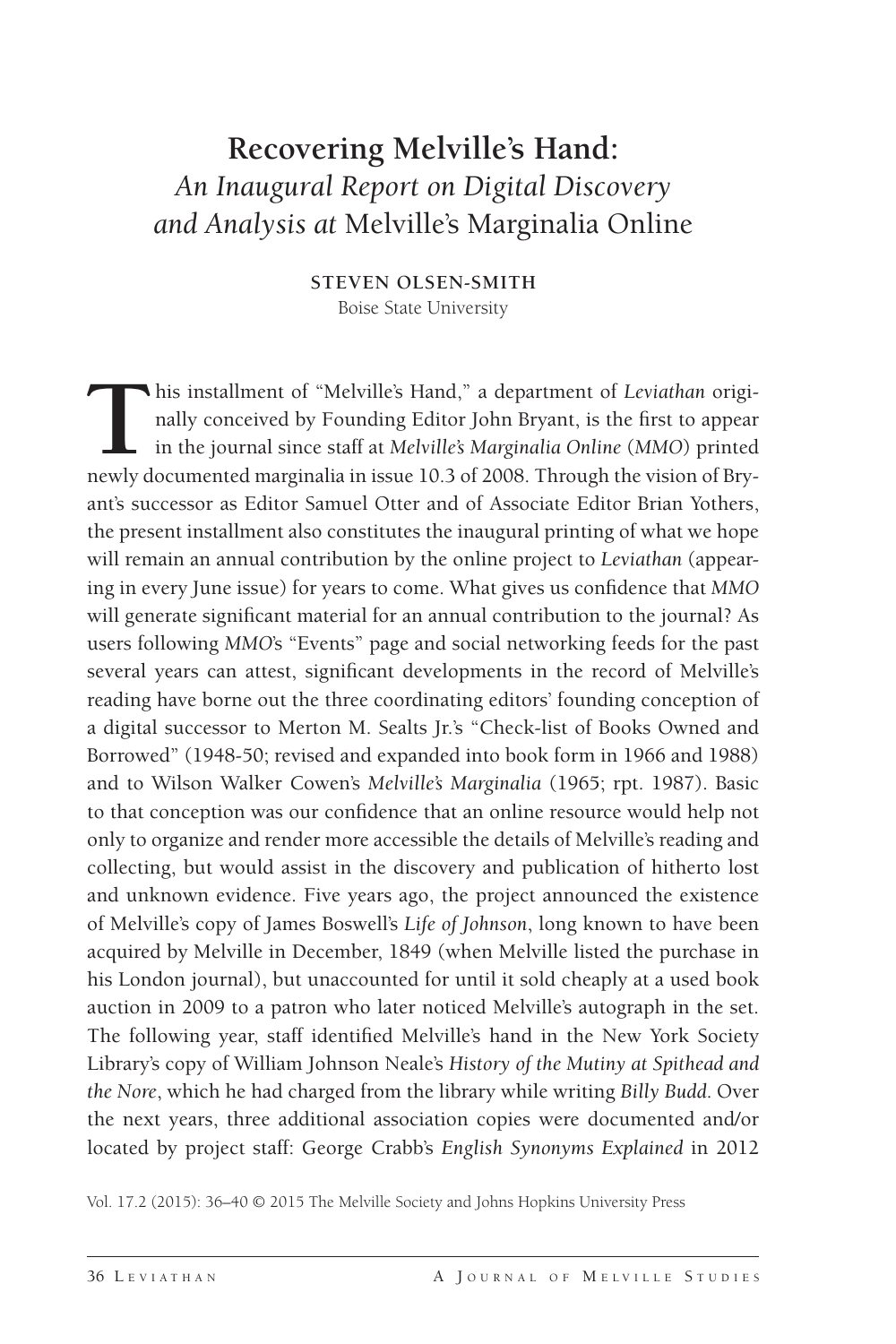(up to then unknown), Samuel Waddington's *The Sonnets of Europe* in 2013 (unlocated since before 1988), and Charles Wilkes' *Narrative of the United States Exploring Expedition* in 2014 (five of six volumes up to then not known to survive).

New volumes will continue to turn up, as predicted in *Leviathan* 10.3, whether through fortunate happenstance in the used and rare book trade (as in the case of the Boswell, Crabb, and Wilkes volumes) or through concerted research (as with the copies of Waddington and Neale). But even barring the ongoing emergence of lost and unknown books owned by Melville, the project's growing digital collection of volumes housed at holding libraries and in the private collection of William S. Reese is proving a seedbed of new information and insights in its own right. Since 2009 (from the earliest to most recent arrangements), the following institutions have generously supplied digital images of books from Melville's library now edited and available or currently in production at *Melville's Marginalia Online*:

Houghton Library, Harvard University, and the Harvard Library, Harvard University

Woodstock Theological Center, Georgetown University

The Berkshire Athenaeum, Pittsfield, MA

The Albert and Shirley Small Special Collections Library, University of Virginia Library

The Beinecke Library, Yale University

The Manuscripts and Archives Division, The New York Public Library

The Department of Special Collections and Rare Books, Princeton University Library

Also since the earliest stages of digitization at *MMO*, William Reese has made available for photographic capture the largest private collection of Melville's books in existence, and the Digital Library of Villanova University provided photographic services for the collection of Melville's books owned by the Berkshire Athenaeum. Whereas holding institutions have long granted scholars permission to examine Melville's copies of Thomas Beale's *The Natural History of the Sperm Whale*, Shakespeare's *Dramatic Works*, and Wordsworth's *Poetical Works*, digital copies of these and other important books at *MMO* allow for sustained examination, along with newer and more powerful methods of investigation. Under a recent grant from the Gladys Krieble Delmas Foundation, *MMO* has begun using Optical Character Recognition software (OCR) to generate machine-readable text and image coordinates associated with every printed word in the text areas of Melville's books. The software is making Melville's books searchable by keyword, and even by varieties of his annotation and marking. Once *Melville's Marginalia Online* becomes interoperable, in Siamese ligature, with the *Melville*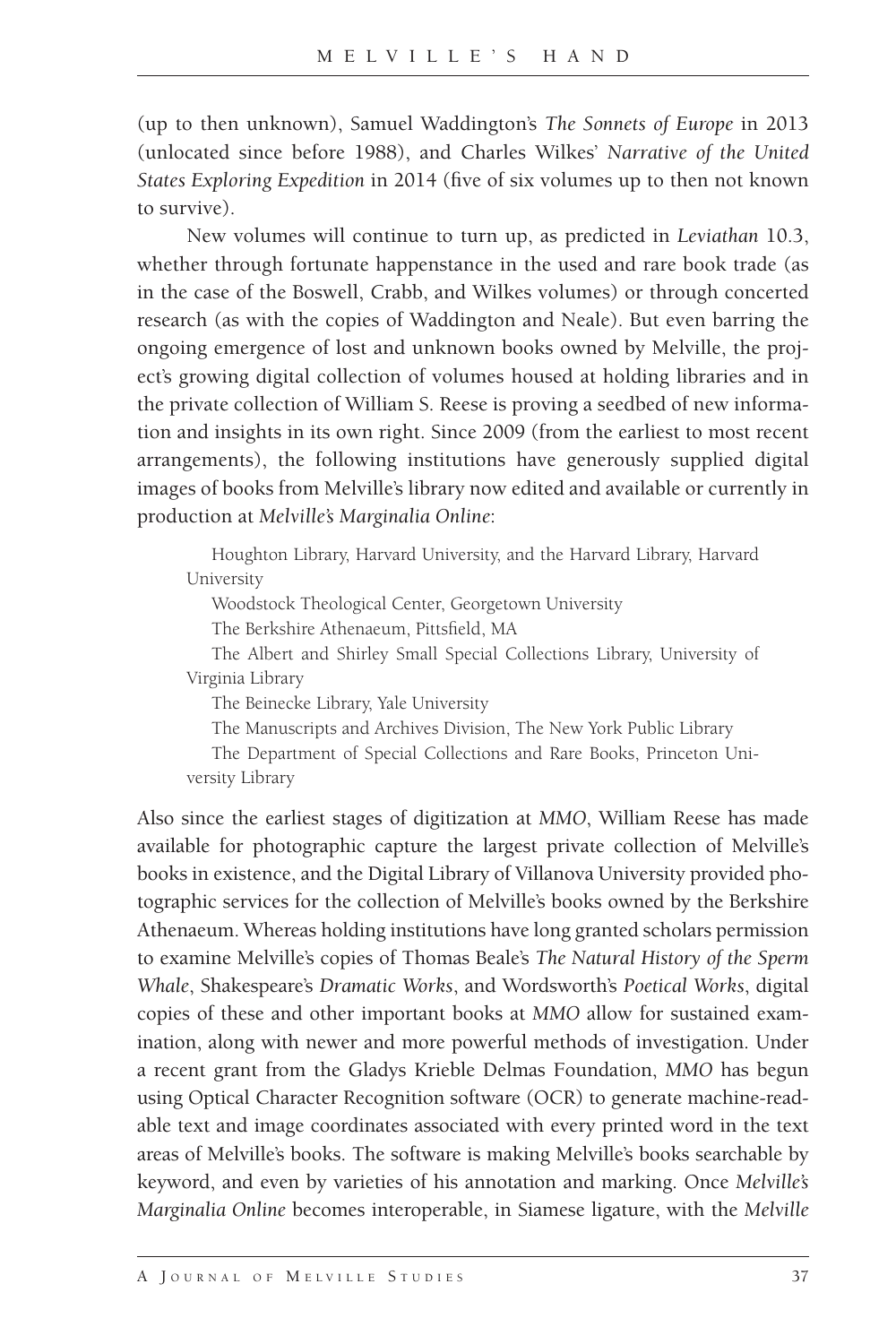*Electronic Library* (*MEL*) coordinated by John Bryant and Wyn Kelley, users will benefit from direct links between Melville's books and marginalia at MMO and digital editions of his writings at *MEL*, and vise versa. Eventually, a critical mass of meticulously edited text and marginalia will enable researchers to study Melville's thought and craft at both projects through dynamic methods including varieties of data visualization and computational analysis of Melville's reading and writing. Of course, data mining and other methods of "distant reading" can only supplement, never supplant, traditional practices of close and detailed investigation facilitated by *MMO*. Yet here, too, technological advancements have helped to make "close reading" closer, and material investigation *more* material. Thanks to technical recovery and display of their erased marginalia through imaging and filtering techniques the Beale, Shakespeare, and Wordsworth volumes were published at *MMO* displaying fuller holograph evidence than any scholar visiting Harvard University's Houghton Library or Woodstock Theological Center had previously discerned in the originals.

As demonstrated by the three essays in this installment of "Melville's Hand," erased and faded pencil inscriptions in his surviving marginalia hold serious interest for the study of Melville's reading and intellectual life. Though not widespread in comparison to the large quantity of unerased marginalia in his surviving books, erasure is common enough, and erased content of a sufficiently compelling character, to constitute a subfield of its own in the study of Melville's reading. Aside from the obvious desired outcome of recovered content, the very presence of erasures entails significant questions about the material conditions of the evidence, and about the motives of the individual or individuals performing the deed. What, for instance, might the varying depths of erasure throughout Melville's marginalia indicate about such motives? Unlike erased annotations, Melville's erased marks are most often detected and recovered with little difficulty, owing in part to the straightforward appearance of most marking varieties, where the vestigial graphite and stylus indentation left by Melville's inscription of a straight score or checkmark, to name two common markings, can plausibly be recognized. The relatively mild conditions of erasure that typically apply to markings also make recovery easier. Staff have yet to encounter an instance of erased marking in which the individual performing the act objected so strongly to the marked text that he or she rubbed out Melville's marginalia to the point of obliteration. The reasons for this may consist partly in the relative neutrality of scores and checkmarks as a means of expression. That is, however much the content of a marked passage may have prompted the intent to censor, the mark itself is separate from the textual content it targets, and signifies attentiveness but not necessarily endorsement. There are some lively exceptions, such as Melville's act of striking out the text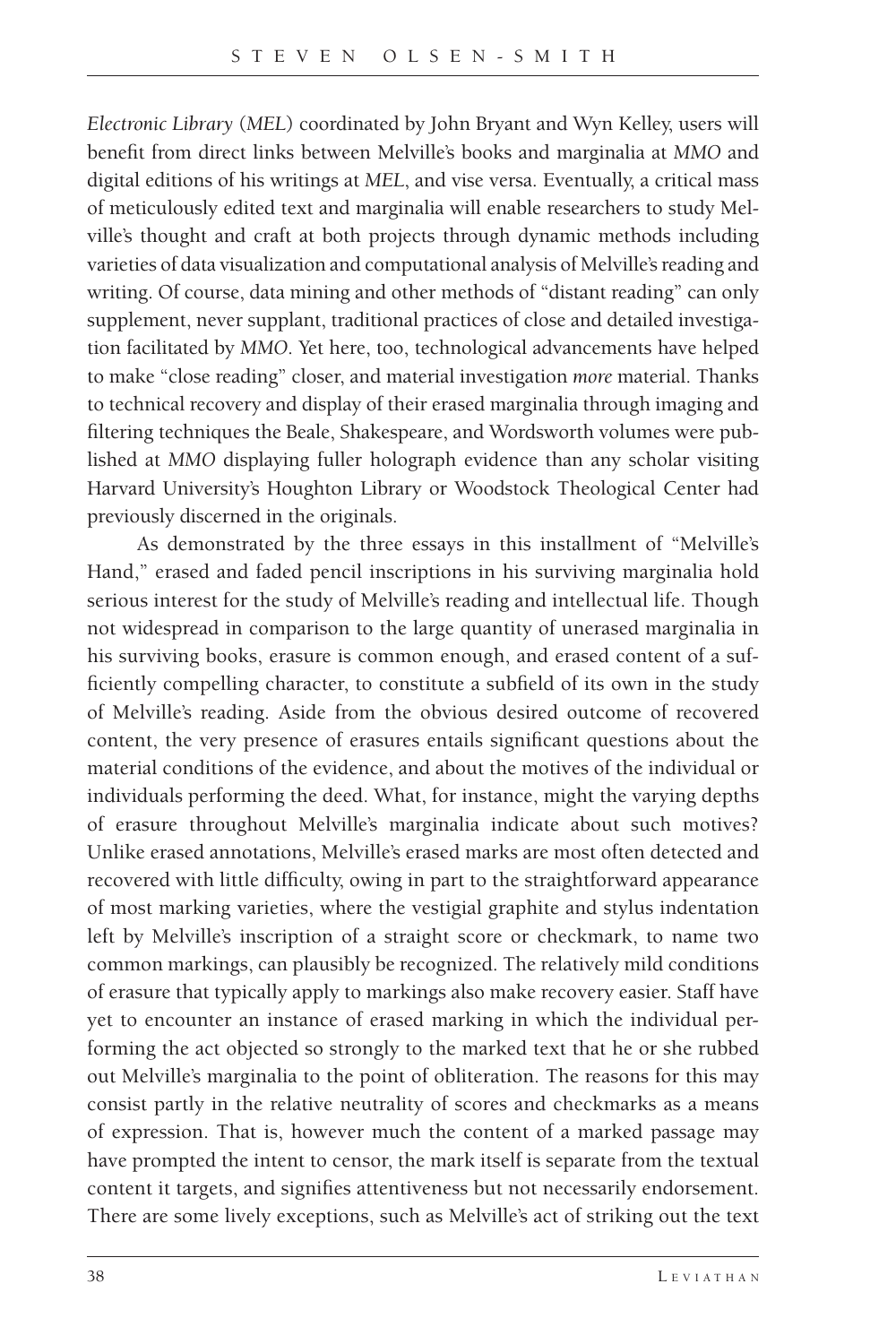of Revelation 22.19 in his copy of *The New Testament and the Book of Psalms.*  But the nature of markings is not typically such as to provoke an individual toward rigorous abrasion. Even if such an act were to obliterate the mark itself beyond recognition, the material evidence of erasure (and therefore of Melville's attentiveness to the passage) would still remain. Thorough suppression of pencil markings, then, is impracticable in a material sense and ineffective in an ideological sense.

Melville's annotations and other forms of inscription, by contrast, have provoked widely varying degrees of abrasion in the acts of erasure that punctuate the known record of his marginalia. Many have been spared complete obliteration, presumably because their content did not warrant it in the mind of the individual performing the act. The concern was more to annul rather than conceal, with the fortunate result that significant words and letter forms can be deciphered through magnification and image enhancement. Recovery even for these instances is rarely a simple process. Degrees of abrasion often vary across a single erasure, whatever the intent behind it. Nor are the results of recovery always a matter of full consensus among staff and collaborators. But full or partial decipherment of the annotations presented in this issue of *Leviathan* is a testament to the incompleteness of their erasures by the responsible individual, and perhaps to the relatively low stakes he or she associated with their removal. By contrast, other erased annotations in Melville's marginalia have thwarted all efforts at recovery because of damage done to the paper by heavy abrasion, with very little or no visible graphite remaining from Melville's inscription. In some cases, margins have even been cut out of the books entirely, as in the case of several instances in the *New Testament* and one annotation spanning adjacent pages in the set of Milton's *Poetical Works*. Such destructive acts prompt our acute interest in the unknown content as well as in the possible identities of those behind the erasures. Walker Cowen addressed the question of identity at some length in *Melville's Marginalia*, finally pointing to Melville's wife Elizabeth Shaw Melville and their daughters Elizabeth and Frances as the most likely parties responsible for these acts of concealment. "Save in a very few instances," Cowen speculated, "Melville did not erase anything that he put into the books in his library" (xxiii). But that conclusion is in need of review. Cowen's judgment that most erasures of Melville's marginalia are to be found in books that remained within the family has been gradually discredited by the recovery of volumes with erasures—Dante's *Commedia* and Milton's *Poetical Works* among them—that were dispersed along with the rest of his library and emerged after Cowen performed his research. Significantly, all three of the following studies propose, with different degrees of confidence, that Melville himself performed the erasures they examine.